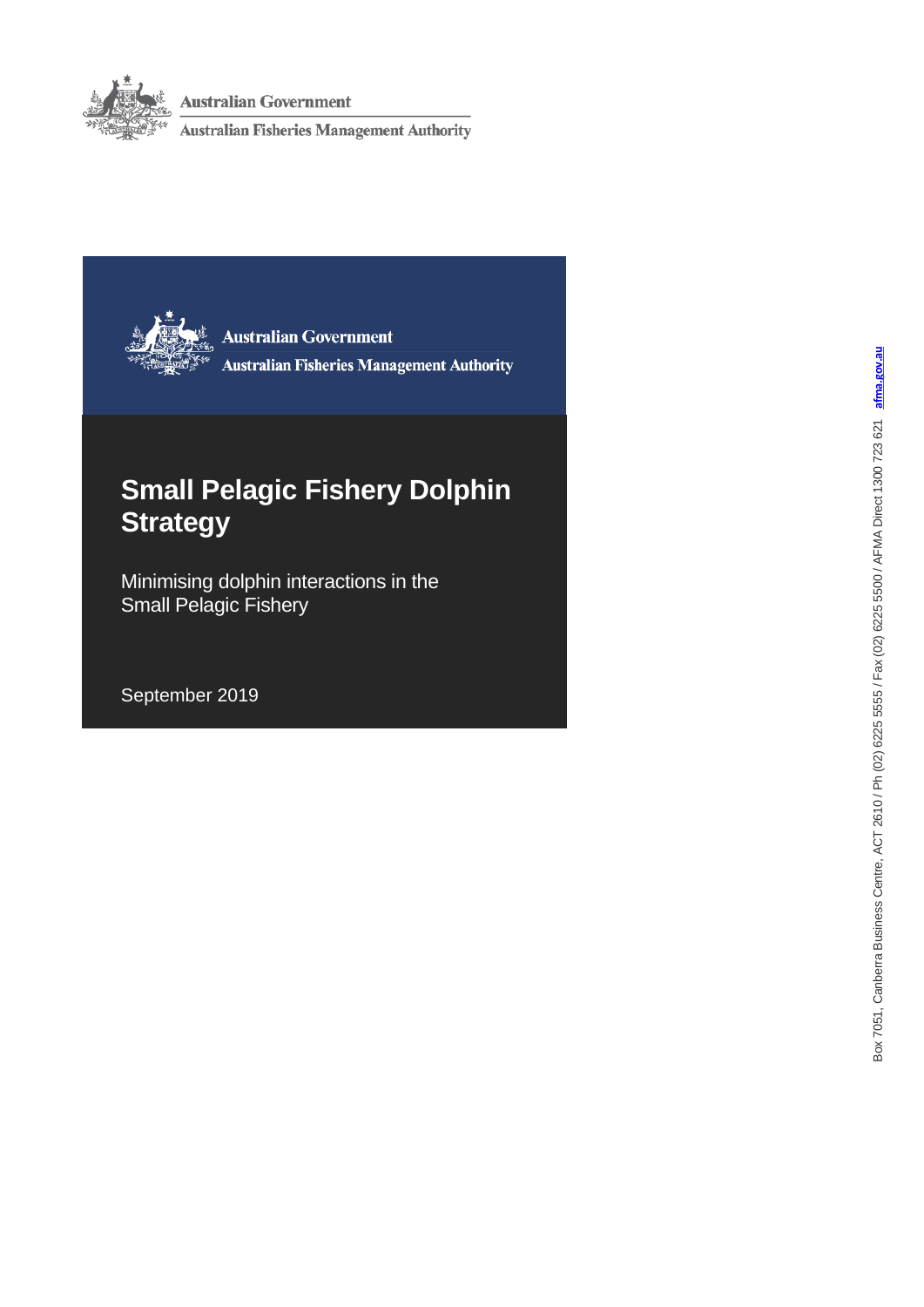# <span id="page-1-0"></span>**Contents**

| $\mathbf{1}$   |     | $\label{eq:1} Introduction. 3$ |  |  |
|----------------|-----|--------------------------------|--|--|
| $\overline{2}$ |     |                                |  |  |
| 3              |     |                                |  |  |
| 4              |     |                                |  |  |
|                | 4.1 |                                |  |  |
|                | 4.2 |                                |  |  |
|                | 4.3 |                                |  |  |
|                | 4.4 |                                |  |  |
|                | 4.5 |                                |  |  |
| 5              |     |                                |  |  |
| 6              |     |                                |  |  |
| 7              |     |                                |  |  |
| 8              |     |                                |  |  |
|                |     |                                |  |  |
|                |     |                                |  |  |
|                |     |                                |  |  |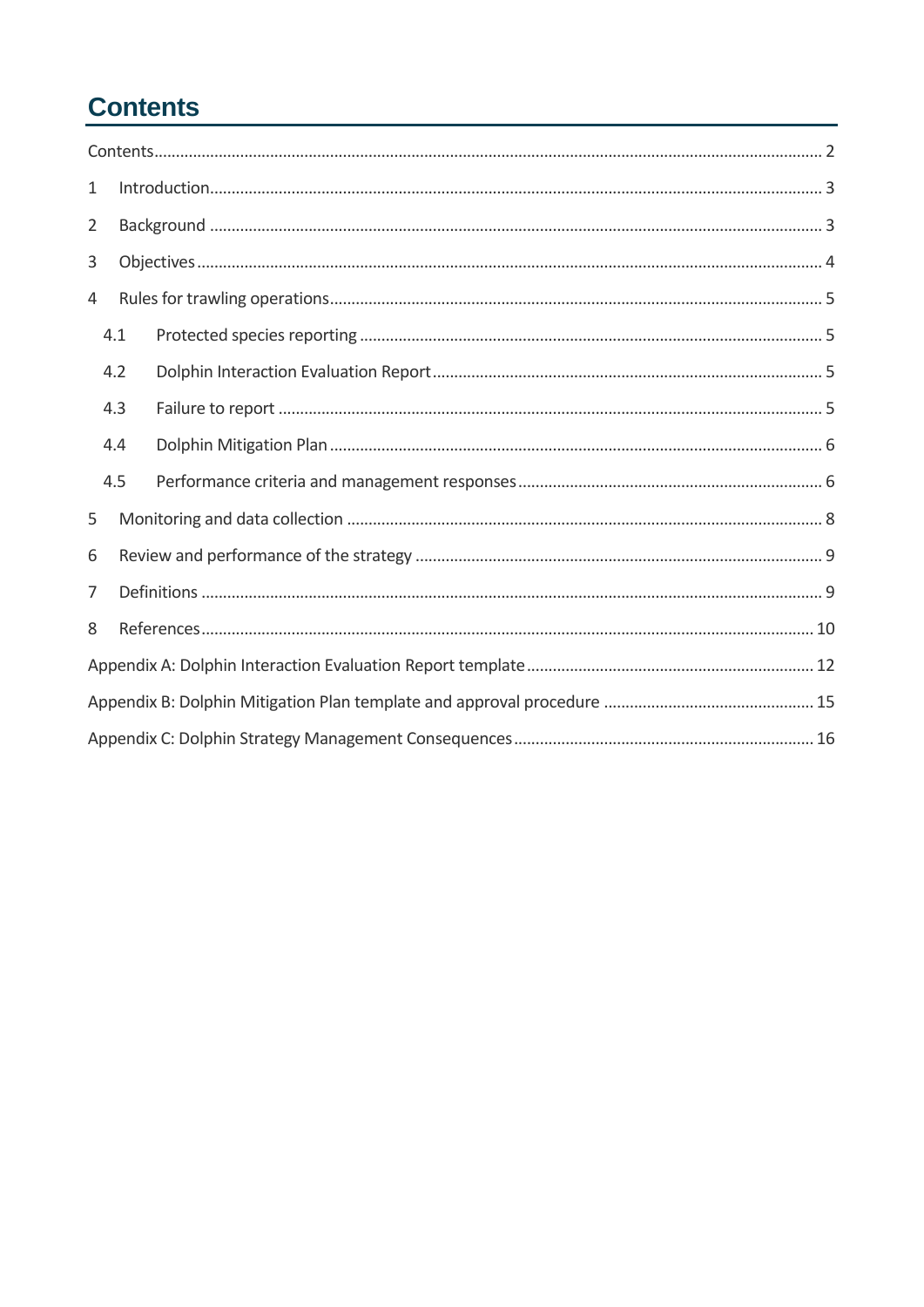## <span id="page-2-0"></span>**1 Introduction**

The Australian Fisheries Management Authority's (AFMA) overarching objective with respect to bycatch is to minimise fishing related impacts on bycatch species, including protected species, in a manner consistent with the principles of ecologically sustainable development. Further, the fishery should not be detrimental to the survival or conservation status of any taxon and fishers are required to take all reasonable steps to ensure that protected species are not killed or injured.

In 2016, the AFMA Commission approved the following bycatch management principles for Commonwealth fisheries:

- Management responses should be proportionate to the conservation status of affected species and Ecological Risk Assessment (ERA) results.
- Ensure consistency with Government policy and legislative objectives (including to 'avoid' and 'minimise') and existing national protected species management strategies such as Threat Abatement Plans and National Plans of Action.
- Incentives should encourage industry-led solutions to minimise bycatch of protected species utilising an individual accountability approach.
- Account for cumulative impact of Commonwealth fisheries on protected species when making management decisions on mitigation.
- Appropriate, and where possible consistent monitoring and reporting arrangements should exist across fisheries.

This Dolphin Mitigation Strategy (the Strategy) has been developed to be consistent with the AFMA Commission principles and aims to minimise dolphin interactions in the trawl sector of the Small Pelagic Fishery (SPF) by adopting an individual responsibility approach to create incentives for fishers to innovate and adopt best practices.

The Strategy implements a management response for any dolphin interaction. For any subsequent interactions, a series of escalating management responses are applied to individual fishers culminating in closures for fishers who are unable to minimise their interactions.

# <span id="page-2-1"></span>**2 Background**

The Strategy has been developed to be consistent with the AFMA Commission bycatch principles including adopting an individual accountability approach and consistency with other fisheries. The Strategy requires fishers to take responsibility for dolphin interactions and provides incentive for fishers to adopt best practices and innovate to minimise dolphin interactions.

The Strategy is being developed in the absence of comprehensive information regarding both dolphin population sizes and gear-specific interaction rates. There is limited information available on common and bottlenose dolphin population sizes and structure within Australia and what information there is relates primarily to inshore areas. In relation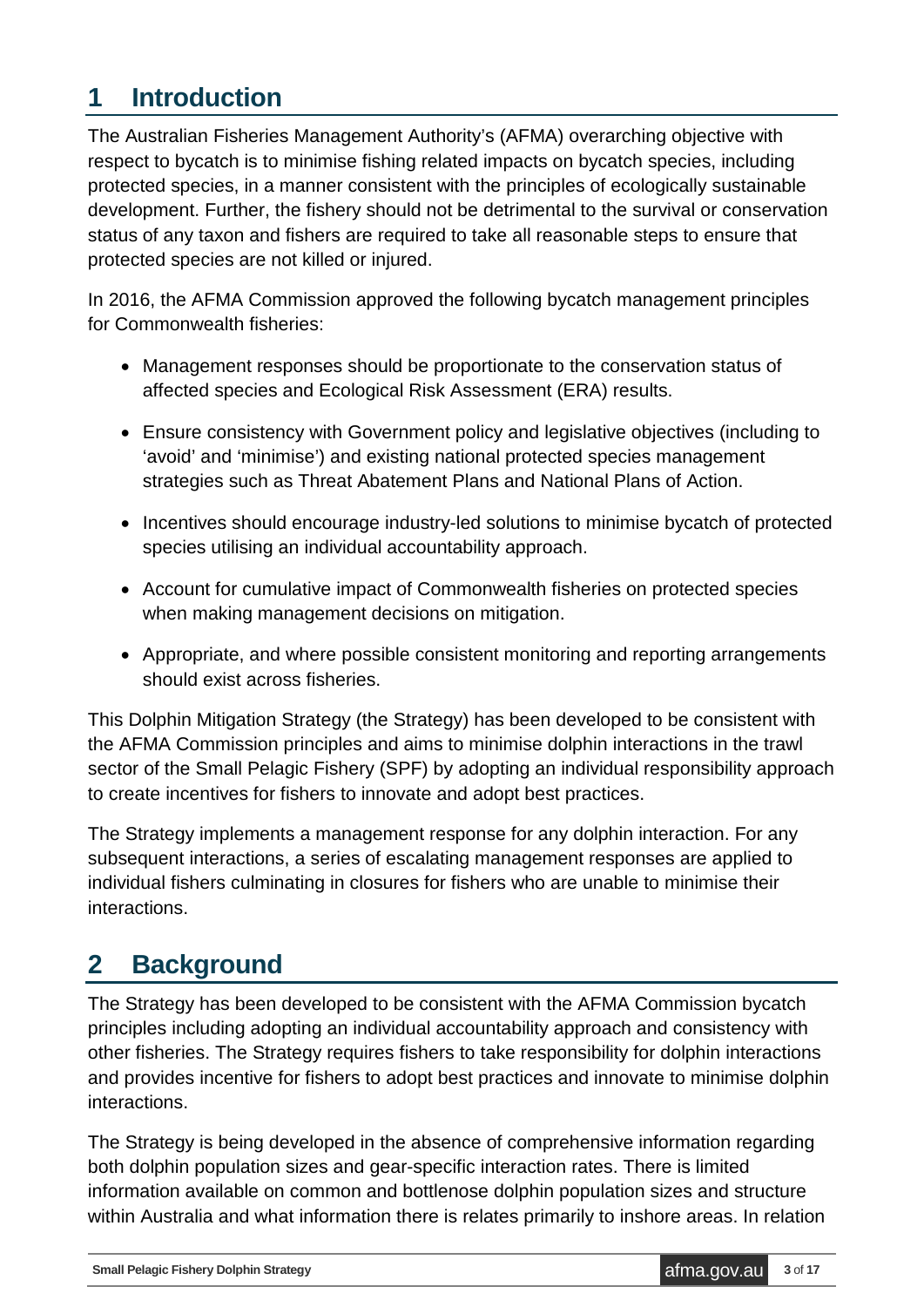to fishing data, despite the increase in fishing effort for the trawl sector of the SPF between 2015 and 2016 from which comprehensive data was collected, long term data on interaction rates with dolphins is relatively limited due to sporadic fishing effort in the fishery.

In light of the above, the management areas and responses in the Strategy are not based on specific dolphin population status but rather aim to minimise and avoid interactions while also creating incentives to drive changes in fishers' behaviour.

To date, interactions within the SPF fishery have been primarily with common dolphins with some interactions with bottlenose dolphins. Common dolphins and bottlenose are listed as Cetaceans under the EPBC Act which means they are protected species. However, they are not listed as threatened species under Section 178 of the EPBC Act and the IUCN lists them both as of Least Concern.

## <span id="page-3-0"></span>**3 Objectives**

This Strategy aims to minimise dolphin interactions in the trawl sector of the Small Pelagic Fishery (SPF) by adopting an individual responsibility approach, to create incentives for fishers to innovate and adopt best practices to minimise dolphin interactions. Under the individual responsibility approach fishers are responsible for their actions to minimise interactions and stay within defined performance criteria.

This is consistent with the pursuit of AFMA's objectives to ensure that the exploitation of fisheries resources is sustainable with regard to target and non-target species as well as the broader marine environment, and to maximise the net economic returns to the Australian community from the management of Australian fisheries.

This Strategy implements a framework to minimise dolphin interactions by:

- improving information on the nature of interactions between dolphins and fishing gear, particularly what species are interacted with
- providing incentives for individual operators to minimise dolphin interactions and implement and develop mitigation measures best suited to their circumstances and location
- identifying options and best practice mitigation measures to support fishers in minimising dolphin interactions.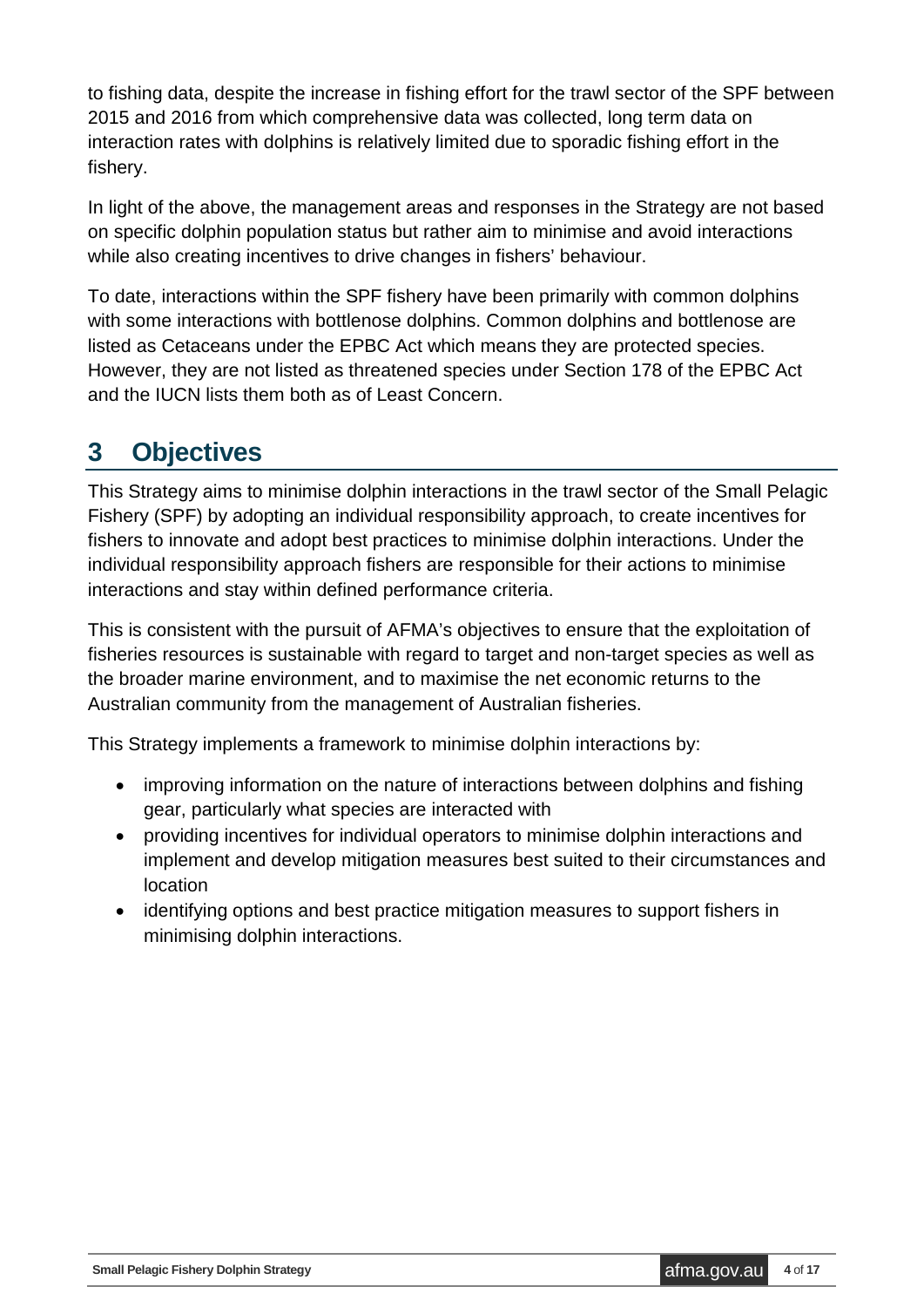**Table 1: Needs and actions to pursue the objectives of the Strategy**

| <b>Needs</b>                                                                                                     | <b>Actions</b>                                                                                                                                                                                                                                                |
|------------------------------------------------------------------------------------------------------------------|---------------------------------------------------------------------------------------------------------------------------------------------------------------------------------------------------------------------------------------------------------------|
| Accurate data on dolphin<br>interactions and support for<br>fishers to adopt mitigation<br>options               | All fishers to complete the required Dolphin<br>Interaction Evaluation Report for any dolphin<br>interaction. AFMA to analyse if there are any trends<br>that may contribute to interactions.                                                                 |
|                                                                                                                  | Reviewing the mix of observer coverage and<br>electronic monitoring to ensure interactions are<br>reported and detected.                                                                                                                                      |
|                                                                                                                  | Identification and review of best practice mitigation<br>options by AFMA and Industry.                                                                                                                                                                        |
| Greater accountability and<br>stronger incentives for<br>individual fishers to minimise<br>dolphin interactions. | Staged implementation of individual responsibility:<br>Management response for any dolphin<br>$\circ$<br>interaction.<br>Escalating management response culminating<br>$\circ$<br>in closures for those operators who are unable<br>to minimise interactions. |

### <span id="page-4-0"></span>**4 Rules for trawling operations**

#### <span id="page-4-1"></span>**4.1 Protected species reporting**

All protected species interactions must be reported under AFMA's legislation and the *Environment Protection and Biodiversity Conservation Act 1999* (EPBC Act). A Listed Marine and Threatened Species form in the daily fishing logbook (paper or electronic) must be completed for all protected species interactions, including dolphins. AFMA has distributed a dolphin identification guide to assist operators to record interactions to a species level.

#### <span id="page-4-2"></span>**4.2 Dolphin Interaction Evaluation Report**

In addition to completing a Listed Marine and Threatened Species form in the daily fishing logbook, a Dolphin Interaction Evaluation Report must be completed and sent to AFMA within 48 hours of landing. This report contains more specific detail about the circumstances of the interaction, and allows AFMA to evaluate if there are any factors trends that contribute to interactions for consideration by the Commonwealth Marine Mammal Working Group (CMMWG). A Dolphin Interaction Evaluation Report template is at **Appendix A**.

#### <span id="page-4-3"></span>**4.3 Failure to report**

Where an operator fails to report a dolphin interaction, potential penalties may apply under the *Fisheries Management Act 1991* or the EPBC Act. In addition, to ensure that this Strategy is supported by accurate information, AFMA may require 100 per cent monitoring (observer or 100 per cent electronic monitoring review) for protected species interactions, charged on a fee-for-service basis.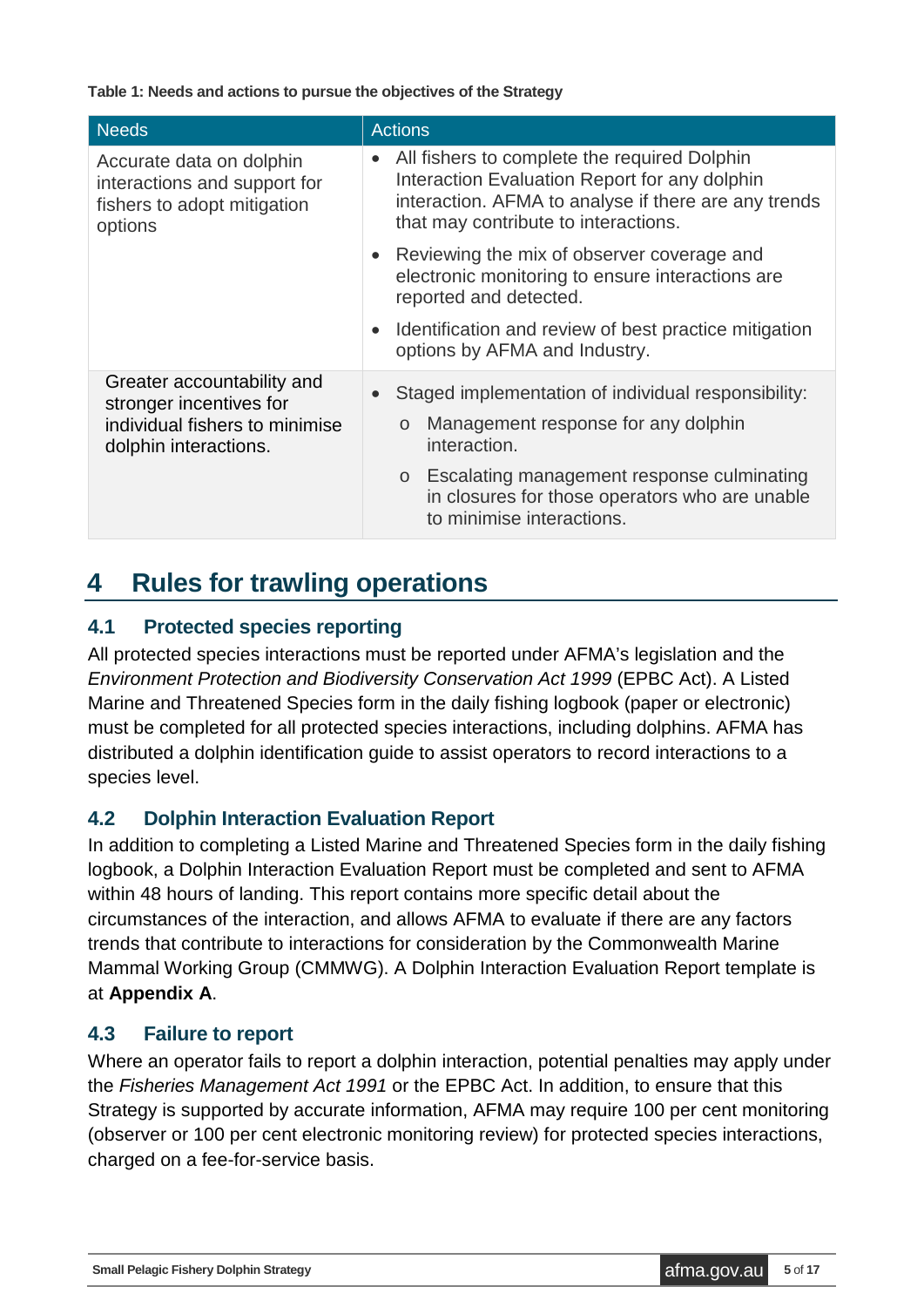#### <span id="page-5-0"></span>**4.4 Dolphin Mitigation Plan**

To fish in the SPF, all trawl vessels in the fishery must have an AFMA approved Dolphin Mitigation Plan that outlines what actions are being taken by the fisher to minimise dolphin interactions on that particular vessel. Given that this Strategy is based on an individual responsibility approach, AFMA does not prescribe specific mitigation measures that must be included in the Dolphin Mitigation Plan. AFMA will only approve a Dolphin Mitigation Plan where it is satisfied the plan details actions to minimise interactions being taken in the following areas:

- fishing practices (e.g. only setting gear during daylight hours)
- gear setup (e.g. use of net bindings)
- mitigation devices (e.g. any mitigation or modifications)

Dolphin Mitigation Plans (see **Appendix B**) must be updated by an operator if there are any changes to actions being taken to minimise dolphin interactions. The updated version must be approved by AFMA before implementation and recommencing fishing. AFMA may review electronic monitoring footage of any dolphin interactions to ensure that operators are operating in accordance with their Dolphin Mitigation Plan, and may require increased monitoring (observer or electronic monitoring) to confirm appropriate mitigation strategies are being used by the operator.

Where a review of a Dolphin Mitigation Plan is triggered by an interaction rate or interaction cap being exceeded, the review of the Dolphin Mitigation Plan may be done externally and all costs associated with the review will be cost recovered.

#### <span id="page-5-1"></span>**4.5 Performance criteria and management responses**

This Strategy adopts the Maximum Interaction Rate as its key performance criteria. The current Maximum Interaction Rate of one dolphin per 50 trawl gear sets. Due to the limited information available, an interaction rate consistent with the one applied in the Gillnet, Hook and Trap Fishery (GHaTF) has been adopted. This is because, while using different fishing methods, the maximum number of gear sets that could occur in the SPF over the six month review period is similar to the GHaTF and recent interactions rates per gear sets from the SPF are similar. This rate will be reviewed and refined over time as additional information regarding dolphin populations, or further data on interactions rates within the SPF, becomes available.

The escalating responses and performance criteria are set out in **Table 2** and ensure that a fisher cannot continue fishing unchecked if they continue to have dolphin interactions. For each criterion there is an associated management response that escalates to the point where an individual fisher cannot continue trawling in the fishery.

The current Eastern and Western sub-areas in the SPF (see **Figure 1** below) have been used as the basis for the Strategy with both the interaction rate and the interaction cap applying separately to each area. These areas were used because they provide a suitablysized area to underpin a management response and also utilise existing zoning arrangements within the fishery.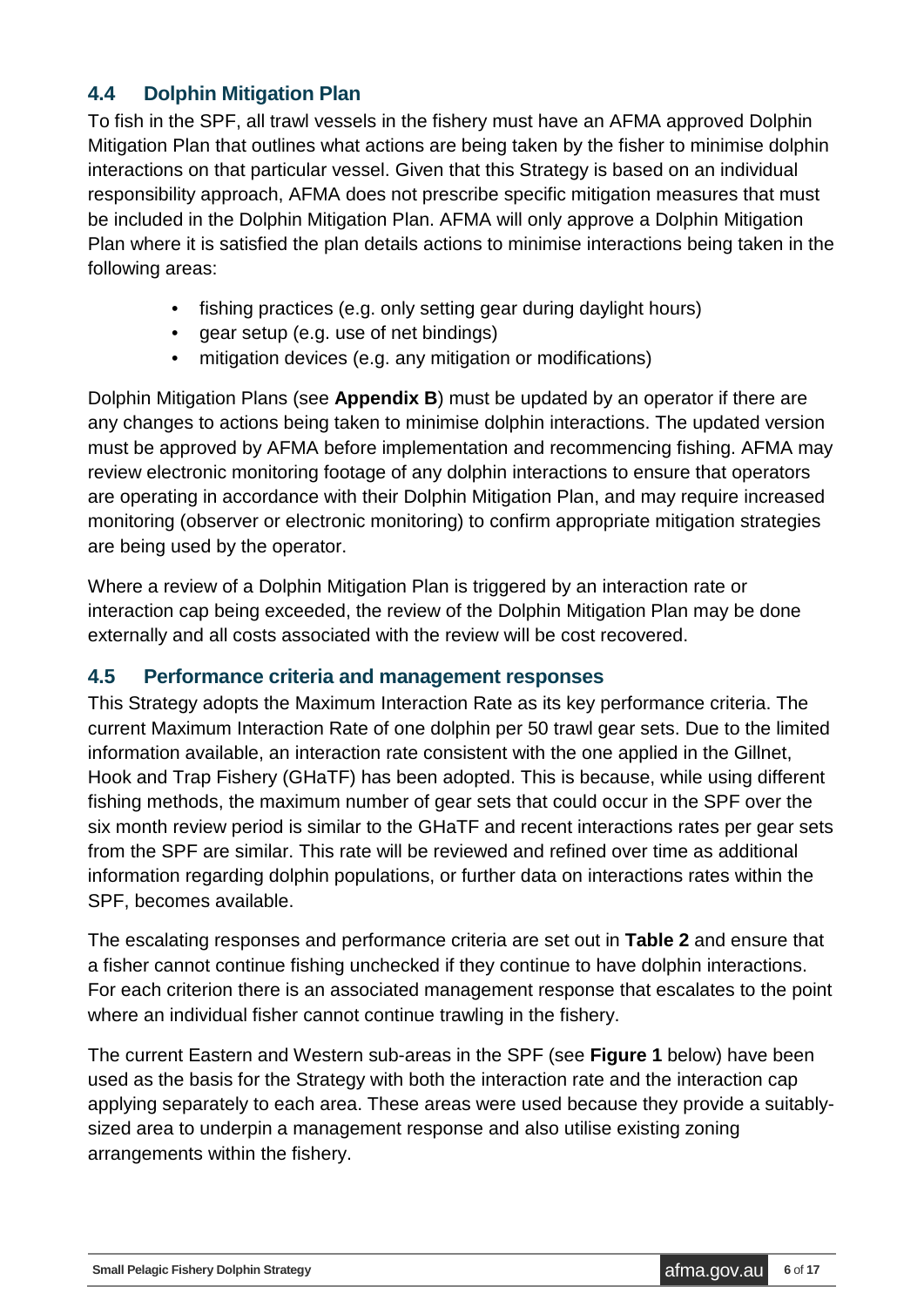**Table 2: Measures that apply to all trawl fishers for each dolphin interaction.**

| Performance Indicator                                                                                                                       | <b>Criterion</b>                                               | <b>Management Response</b>                                                                                                                                                                                                                                                                                                                                                                                                                                                                                                                                                                                                                                                                                                                                                         |  |  |
|---------------------------------------------------------------------------------------------------------------------------------------------|----------------------------------------------------------------|------------------------------------------------------------------------------------------------------------------------------------------------------------------------------------------------------------------------------------------------------------------------------------------------------------------------------------------------------------------------------------------------------------------------------------------------------------------------------------------------------------------------------------------------------------------------------------------------------------------------------------------------------------------------------------------------------------------------------------------------------------------------------------|--|--|
| <b>Interaction Rate</b><br>applies separately to<br>the eastern area and<br>the western area<br>measured at the end<br>of the review period | If $> 1:50$ (1 dolphin<br>interactions: 50 trawl<br>gear sets) | If the interaction rate is exceeded in<br>1.<br>a review period: Cease fishing and<br>return to port. Review of Dolphin<br>Mitigation Plan by AFMA or AFMA-<br>approved reviewer (fee-for-service).<br>The plan must be submitted and<br>approved by AFMA prior to the<br>operator recommencing fishing using<br>trawl methods.<br><b>OR</b>                                                                                                                                                                                                                                                                                                                                                                                                                                       |  |  |
|                                                                                                                                             |                                                                | If interaction rate is exceeded for a<br>2.<br>second consecutive review period:<br>Exclusion from the relevant area<br>(Eastern or Western) for 6 months.<br>Review of Dolphin Mitigation Plan by<br>AFMA or AFMA-approved reviewer<br>(fee-for-service). The plan must be<br>submitted and approved by AFMA prior<br>to the operator recommencing fishing<br>using trawl methods.<br><b>OR</b><br>If interaction rate is exceeded for a<br>3.<br>third consecutive review period,<br>irrespective of area: Exclusion from<br>the fishery for 6 months. Review of<br>Dolphin Mitigation Plan by AFMA or<br>AFMA-approved reviewer (fee-for-<br>service). The plan must be submitted<br>and approved by AFMA prior to the<br>operator recommencing fishing using<br>trawl methods. |  |  |
| <b>Interaction Cap</b><br>applies separately to<br>the eastern area and<br>the western area<br>measured within a<br>review period           | Any dolphin<br>interaction<br>in a single gear set             | Operator to review current mitigation,<br>$\bullet$<br>make any necessary repairs to<br>mitigation devices<br>Operator to submit a Listed Marine and<br>$\bullet$<br>Threatened Species Form in the daily<br>fishing logbook<br>Operator to submit complete a Dolphin<br>$\bullet$<br>Interaction Evaluation Report and<br>submit it to AFMA within 48 hours of<br>landing at the end of the trip                                                                                                                                                                                                                                                                                                                                                                                  |  |  |
|                                                                                                                                             | 3 or more dolphins<br>across 3 or more gear<br>sets            | In addition to the Listed Marine and<br><b>Threatened Species Form and Dolphin</b><br>Interaction Evaluation Report listed above:<br>Cease fishing and return to port.<br>1.<br>Review of Dolphin Mitigation Plan by<br>AFMA or AFMA-approved reviewer<br>(fee-for-service). The plan must be                                                                                                                                                                                                                                                                                                                                                                                                                                                                                      |  |  |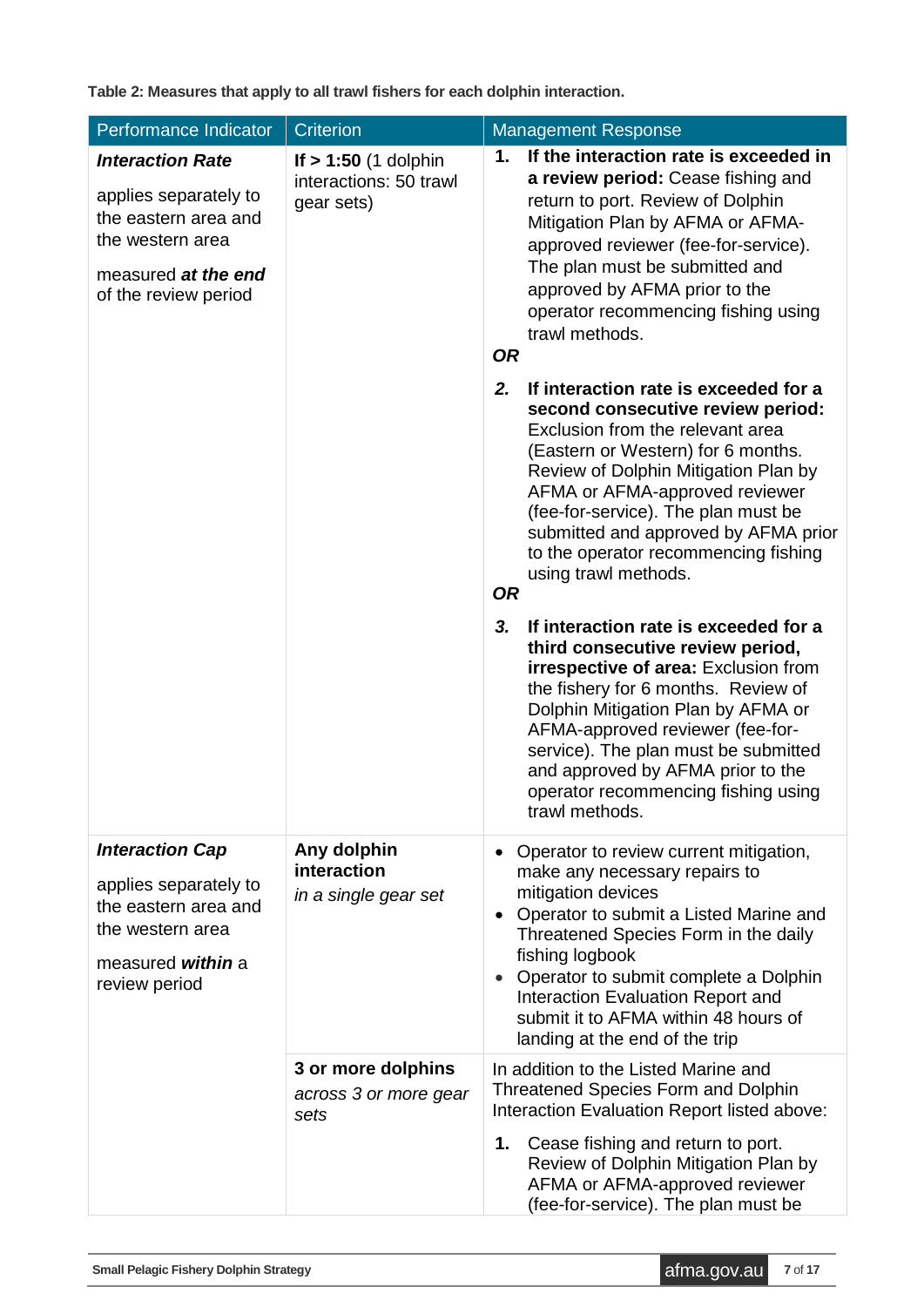| Performance Indicator | <b>Criterion</b>                                                                                                                        | <b>Management Response</b>                                                                                                                                                                                                                                                                                                                                                                                                                                                                                                                                                                                                                                            |
|-----------------------|-----------------------------------------------------------------------------------------------------------------------------------------|-----------------------------------------------------------------------------------------------------------------------------------------------------------------------------------------------------------------------------------------------------------------------------------------------------------------------------------------------------------------------------------------------------------------------------------------------------------------------------------------------------------------------------------------------------------------------------------------------------------------------------------------------------------------------|
|                       |                                                                                                                                         | submitted and approved by AFMA prior<br>to the operator recommencing fishing<br>using trawl methods.                                                                                                                                                                                                                                                                                                                                                                                                                                                                                                                                                                  |
|                       | 6 or more dolphins<br>where the Maximum<br>Interaction Rate has<br>not been exceeded in<br>either of the previous<br>two review periods | In addition to the Listed Marine and<br><b>Threatened Species Form and Dolphin</b><br>Interaction Evaluation Report listed above:<br>1. Cease fishing and return to port.<br>Review of Dolphin Mitigation Plan by<br>AFMA or AFMA-approved reviewer<br>(fee-for-service). The plan must be<br>submitted and approved by AFMA<br>prior to the operator recommencing<br>fishing using trawl methods.<br>For any subsequent dolphin interaction<br>within the same review period, the operator<br>must cease fishing and return to port. A<br>review of the Dolphin Mitigation Plan by<br>AFMA or an AFMA-approved reviewer must<br>occur prior to recommencing fishing. |
|                       | 6 or more dolphins<br>where the Maximum<br>Interaction Rate has<br>been exceeded in<br>either of the previous<br>two review periods     | Exclusion from the relevant area (Eastern<br>or Western) for 6 months. Review of<br>Dolphin Mitigation Plan by AFMA or AFMA-<br>approved reviewer (fee-for-service). The<br>plan must be submitted and approved by<br>AFMA prior to the operator recommencing<br>fishing using trawl methods.                                                                                                                                                                                                                                                                                                                                                                         |
|                       | If 6 dolphin<br>interaction cap is<br>exceeded twice<br>within 12 months                                                                | Exclusion from the fishery for 6 months.<br>Review of Dolphin Mitigation Plan by AFMA<br>or AFMA-approved reviewer (fee-for-<br>service). The plan must be submitted and<br>approved by AFMA prior to the operator<br>recommencing fishing using trawl methods.                                                                                                                                                                                                                                                                                                                                                                                                       |

## <span id="page-7-0"></span>**5 Monitoring and data collection**

The success of the Strategy relies on accurate reporting of dolphin interactions to ensure that the management responses described in the Strategy continue to be effective at minimising dolphin interactions with trawl gear. To measure this, AFMA collects the following information:

- the quantity and nature of dolphin interactions (including species identification)
- spatial and temporal information on dolphin interactions
- effectiveness of mitigation strategies (gear type & behavioural adaptation).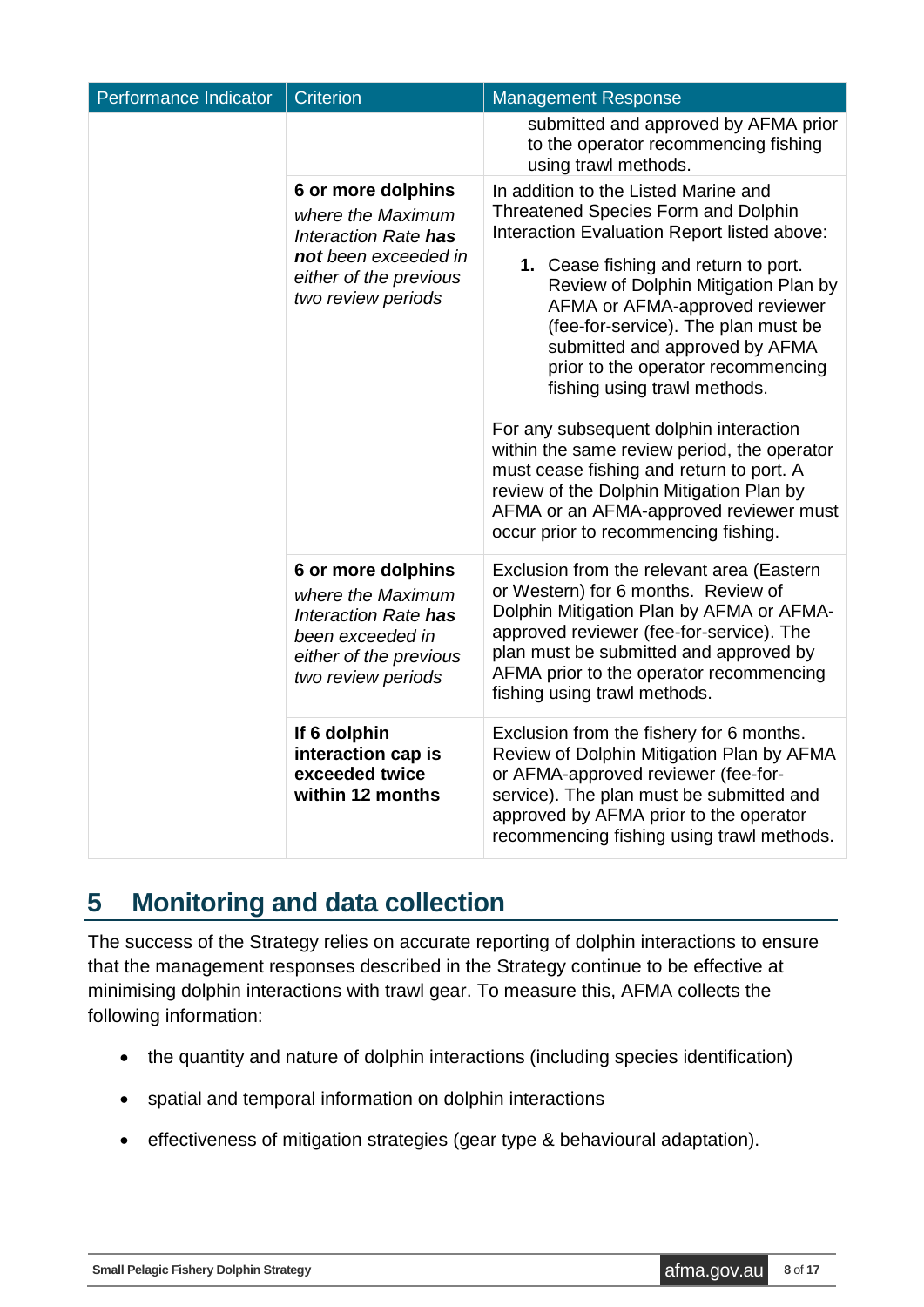This information is primarily collected through logbook reporting by fishers (verified through electronic monitoring) as well as through the Dolphin Interaction Evaluation Report submitted to AFMA by industry following any dolphin interaction.

All trawl vessels in the SPF are required to have electronic monitoring systems installed. Electronic monitoring ensures that AFMA and scientists have an accurate record of the majority of catch and effort in a fishery. This is achieved through independent verification of logbook data, including reporting protected species interactions.

If an AFMA observer is not present, a minimum of 10 percent of trawling fishing activity recorded by electronic monitoring will be independently reviewed across the fishery to verify interactions with protected species. If there is an increase in reported dolphin interactions, or concerns about non-reporting of dolphin interactions, AFMA may increase the review of electronic monitoring footage for an operator or require the carriage of an AFMA observer (fee-for-service), to ensure that they are operating in accordance with their Dolphin Mitigation Plan.

## <span id="page-8-0"></span>**6 Review and performance of the strategy**

Performance of individual fishers is monitored continuously against the performance criteria set out in the Strategy.

AFMA will review the Strategy's performance against its objectives after the first year, and every two years after that, with advice from the CMMWG. This Strategy is intended to be adaptive and integrate improved information as needed on:

- any trends identified in Dolphin Interaction Evaluation Reports
- dolphin conservation status and population abundance
- the cumulative impacts of dolphin interactions on populations
- the effectiveness of management measures in mitigating interactions.

AFMA, with advice from the CMMWG, will also continue to review the cumulative level of dolphin interactions across Commonwealth fisheries.

## <span id="page-8-1"></span>**7 Definitions**

| <b>Term</b>           | <b>Definition</b>                                                                                                                                   |
|-----------------------|-----------------------------------------------------------------------------------------------------------------------------------------------------|
| <b>Dolphin</b>        | A marine mammal in the family Delphinidae.                                                                                                          |
| <b>Eastern Area</b>   | Has the same meaning as Schedule 1 of the Small Pelagic Fishery<br>Management Plan 2009                                                             |
| <b>Fishing Season</b> | The 12 month fishing season as determined for the Small Pelagic<br>Fishery commencing on 1 May and concluding on 30 April in the<br>following year. |
| <b>Fishing Trip</b>   | The time between leaving port and returning to port and unloading.                                                                                  |
| <b>Gear Set</b>       | The act of deploying trawl fishing equipment                                                                                                        |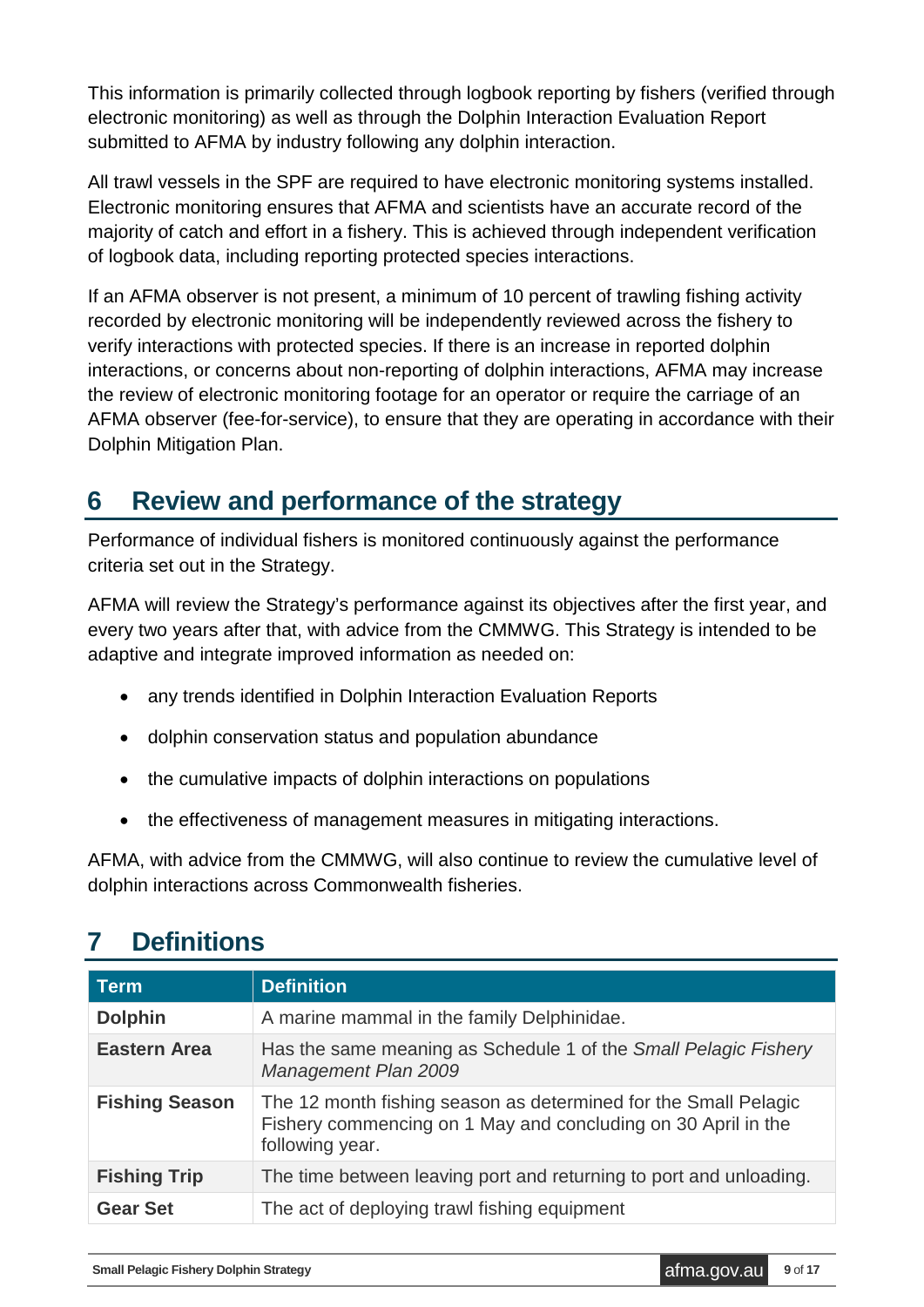| <b>Term</b>                                  | <b>Definition</b>                                                                                                                                                                                                                        |
|----------------------------------------------|------------------------------------------------------------------------------------------------------------------------------------------------------------------------------------------------------------------------------------------|
| <b>Interaction</b>                           | Has the same meaning as the Fisheries Management Regulations<br>2019.                                                                                                                                                                    |
| <b>Marine Mammal</b><br><b>Working Group</b> | A group established by AFMA to provide advice on issues relating to<br>marine mammals. It consists of scientists and representatives from<br>State and Federal government departments, environmental groups<br>and the fishing industry. |
| <b>Maximum</b><br><b>Interaction Rate</b>    | One dolphin interaction per 50 trawl gear sets.                                                                                                                                                                                          |
| <b>Operator</b>                              | Means the holder as defined in the Fisheries Management Act 1991.                                                                                                                                                                        |
| <b>Review Period</b>                         | Either of the first six months or second six months of the Fishing<br>Season in which the operator has fished using trawl gear.                                                                                                          |
| Western Area                                 | Has the same meaning as Schedule 1 of the Small Pelagic Fishery<br><b>Management Plan 2009</b>                                                                                                                                           |

#### <span id="page-9-0"></span>**8 References**

Bannister, J.L., Kemper, C.M. and Warneke, R.M. (1996*). The Action Plan for Australian Cetaceans. Australian Nature Conservation Agency*: Canberra vii 242 pp.

Culik, B. M. 2004. *Review of Small Cetaceans. Distribution, Behaviour, Migration and Threats. Compiled for CMS*. Illustrations by Maurizio Wurtz, Artescienza. UNEP / CMS Secretariat, Bonn, Germany. 343 pages.

Mackay, A.I., Goldsworthy, S.D. and Harrison, S. South Australian Research and Development Institute (Aquatic Sciences) 2016. *Critical knowledge gaps: estimating potential maximum cumulative anthropogenic mortality limits of key marine mammal species to inform management*. Adelaide, 2016.

Ross, G.J.B 2006. *Review of the Conservation Status of Australia's Smaller Whales and Dolphins. Department of Environment*: Canberra 124 pp.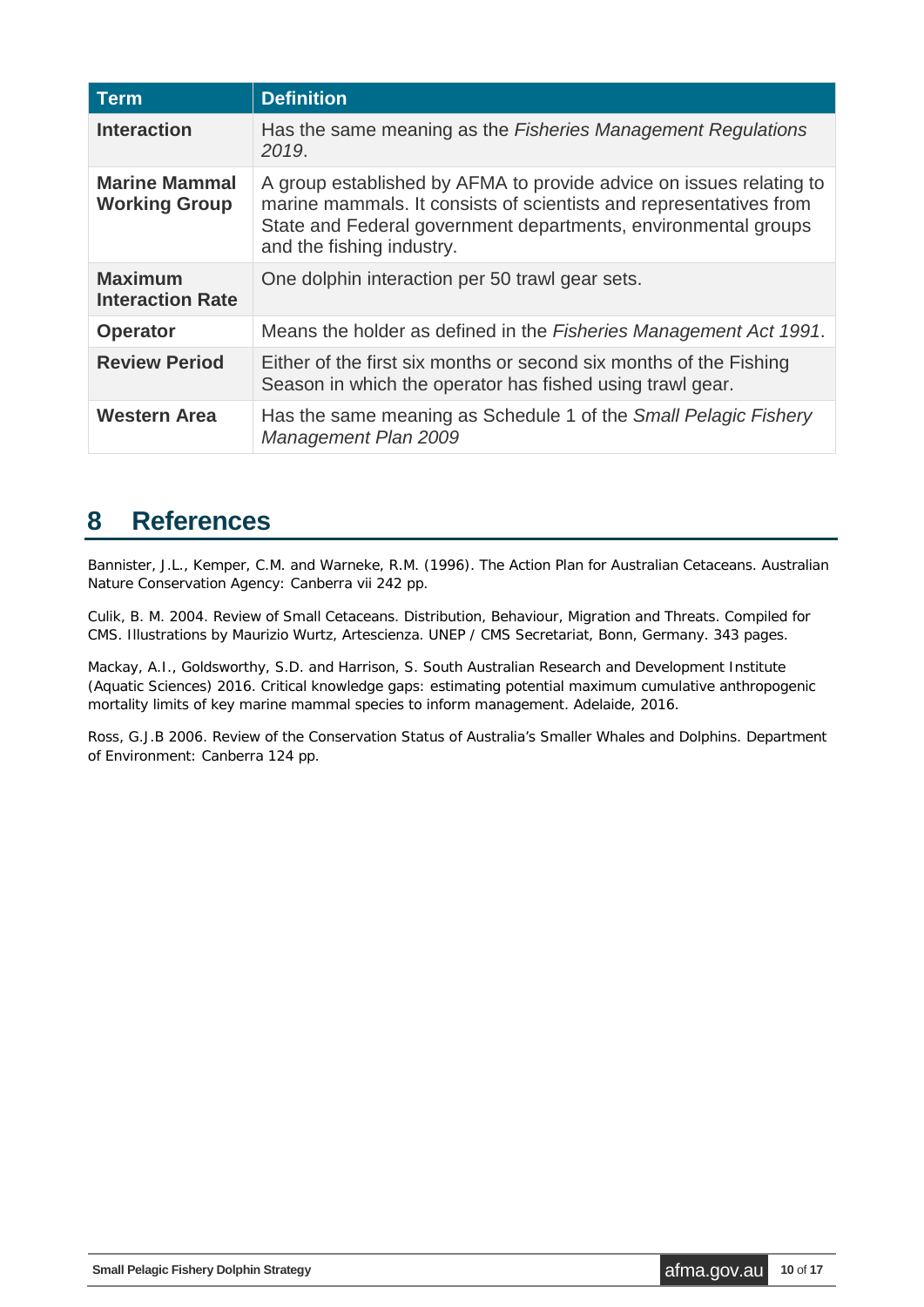**Figure 1 Small Pelagic Fishery eastern and western sub-areas and closures.**

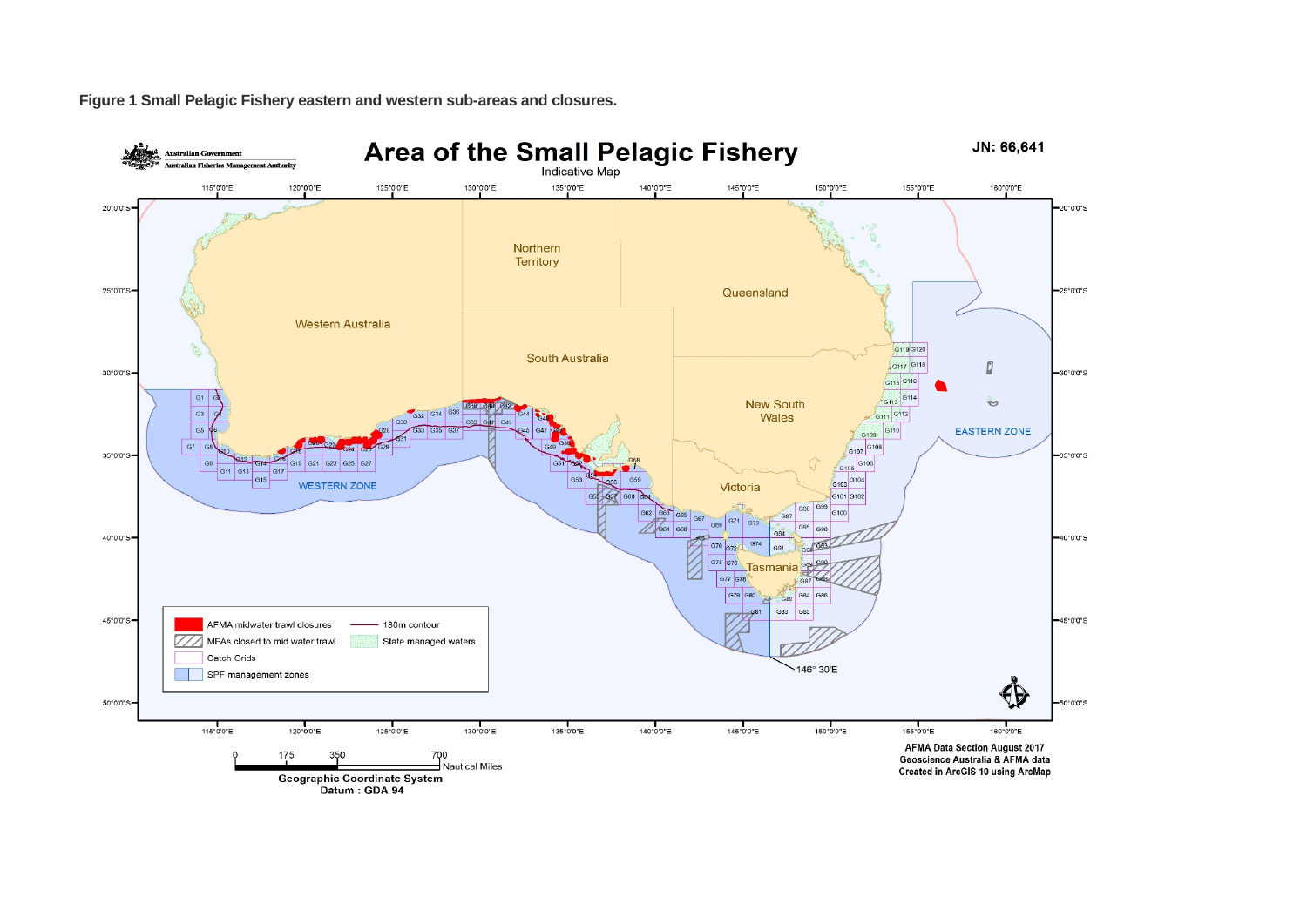## <span id="page-11-0"></span>**Appendix A: Dolphin Interaction Evaluation Report template**

### **AFMA**

#### **SPF Dolphin Interaction Evaluation Report** v. 1.0

Please send reports and, where possible, digital photographs of the entanglement and of the animal for identification purposes to **SPFManagement@afma.gov.au.** 

| Voyage departure date                                                   |                   |                      |                                    |                                          |
|-------------------------------------------------------------------------|-------------------|----------------------|------------------------------------|------------------------------------------|
| Voyage return date                                                      |                   |                      |                                    |                                          |
| Name of vessel                                                          |                   |                      |                                    |                                          |
| Home port                                                               |                   |                      |                                    |                                          |
| Dolphin species name (refer ID guide)                                   |                   |                      |                                    |                                          |
| <b>Number of animals caught</b>                                         |                   |                      |                                    |                                          |
| How was dolphin caught (select one)                                     | Codend            | Before the<br>codend | Entangled in<br>excluder<br>device | Fell out<br>through<br>escape<br>opening |
| Describe any further detail regarding how                               |                   |                      |                                    |                                          |
| dolphin was caught (if relevant)<br>Fate of animal and life status e.g. |                   |                      |                                    |                                          |
| discarded, tagged and discarded,                                        |                   |                      |                                    |                                          |
| Photograph taken?                                                       |                   | <b>YES</b>           | <b>NO</b>                          |                                          |
| <b>Carcass condition</b>                                                | Clean, undamaged. |                      | Lice damaged.                      |                                          |
| <b>Location of interaction</b>                                          | Latitude          |                      |                                    |                                          |
|                                                                         | Longitude         |                      |                                    |                                          |
| Date & time of interaction                                              |                   |                      |                                    |                                          |
| Logbook number and page number                                          | Logbook #:        |                      | Page #:                            |                                          |
| Net deployment time                                                     | Start:            |                      | End:                               |                                          |
| <b>Net haul time</b>                                                    | Start:            |                      | End:                               |                                          |
| Net fishing depth (m)                                                   |                   |                      |                                    |                                          |
| Weather & sea conditions at time of set:                                |                   |                      |                                    |                                          |
| Weather & sea conditions at time of haul:                               |                   |                      |                                    |                                          |
| Average vessel setting course & speed at<br>set:                        | Course:           |                      | Knots:                             |                                          |
| Average vessel setting course & speed at<br>haul:                       | Course:           |                      | Knots:                             |                                          |
| Standard shot (if not describe problems /<br>net inverted etc)          |                   |                      |                                    |                                          |
| Were dolphins observed before setting?                                  |                   | <b>YES</b>           |                                    | <b>NO</b>                                |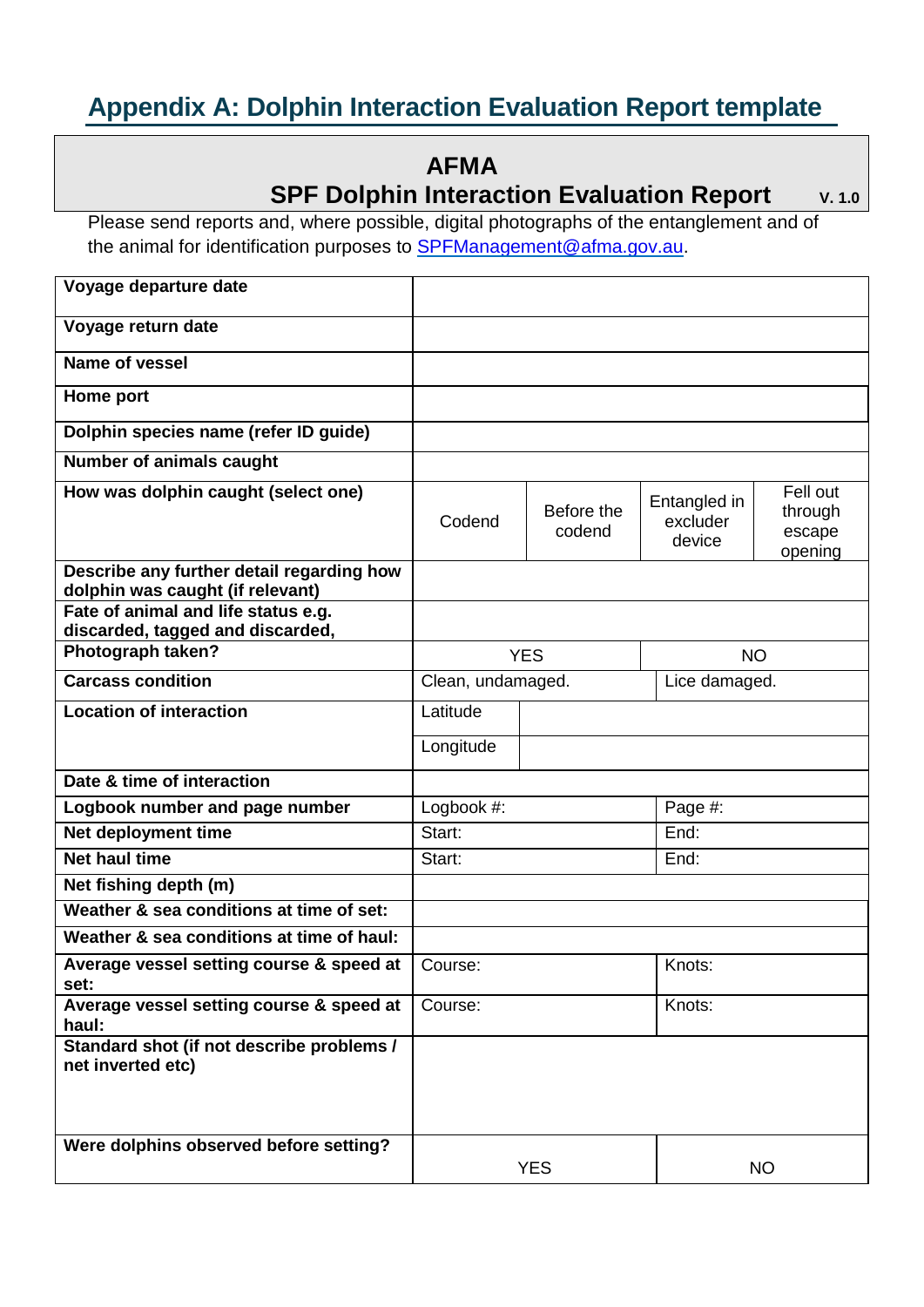| Were dolphins observed during setting? | <b>YES</b> | <b>NO</b> |
|----------------------------------------|------------|-----------|
| Were dolphins observed during hauling? | <b>YES</b> | <b>NO</b> |
| Any unusual events around interaction? |            |           |
| Bands, tags or markings present?       | <b>YES</b> | NΟ        |

| <b>Description of</b><br>fishing gear                                   | Net length:                                                           |      |         |      |                  |
|-------------------------------------------------------------------------|-----------------------------------------------------------------------|------|---------|------|------------------|
|                                                                         | Overall net condition:                                                | Poor | Average | Good | Excellent        |
|                                                                         | Condition of excluder device:                                         | Poor | Average | Good | <b>Excellent</b> |
|                                                                         | Excluder device grid material:                                        |      |         |      |                  |
|                                                                         | Excluder device grid spacing:                                         |      |         |      |                  |
|                                                                         | Excluder device escape opening<br>dimensions:                         |      |         |      |                  |
|                                                                         | Excluder device hood dimensions:                                      |      |         |      |                  |
|                                                                         | Excluder device kite dimensions:                                      |      |         |      |                  |
|                                                                         | Number of floats used on excluder<br>device, float type and material: |      |         |      |                  |
| What<br>mitigation was<br>in place at<br>time of<br>interaction?        |                                                                       |      |         |      |                  |
| <b>Explanation of</b><br>why the<br>operator<br>interaction<br>occurred |                                                                       |      |         |      |                  |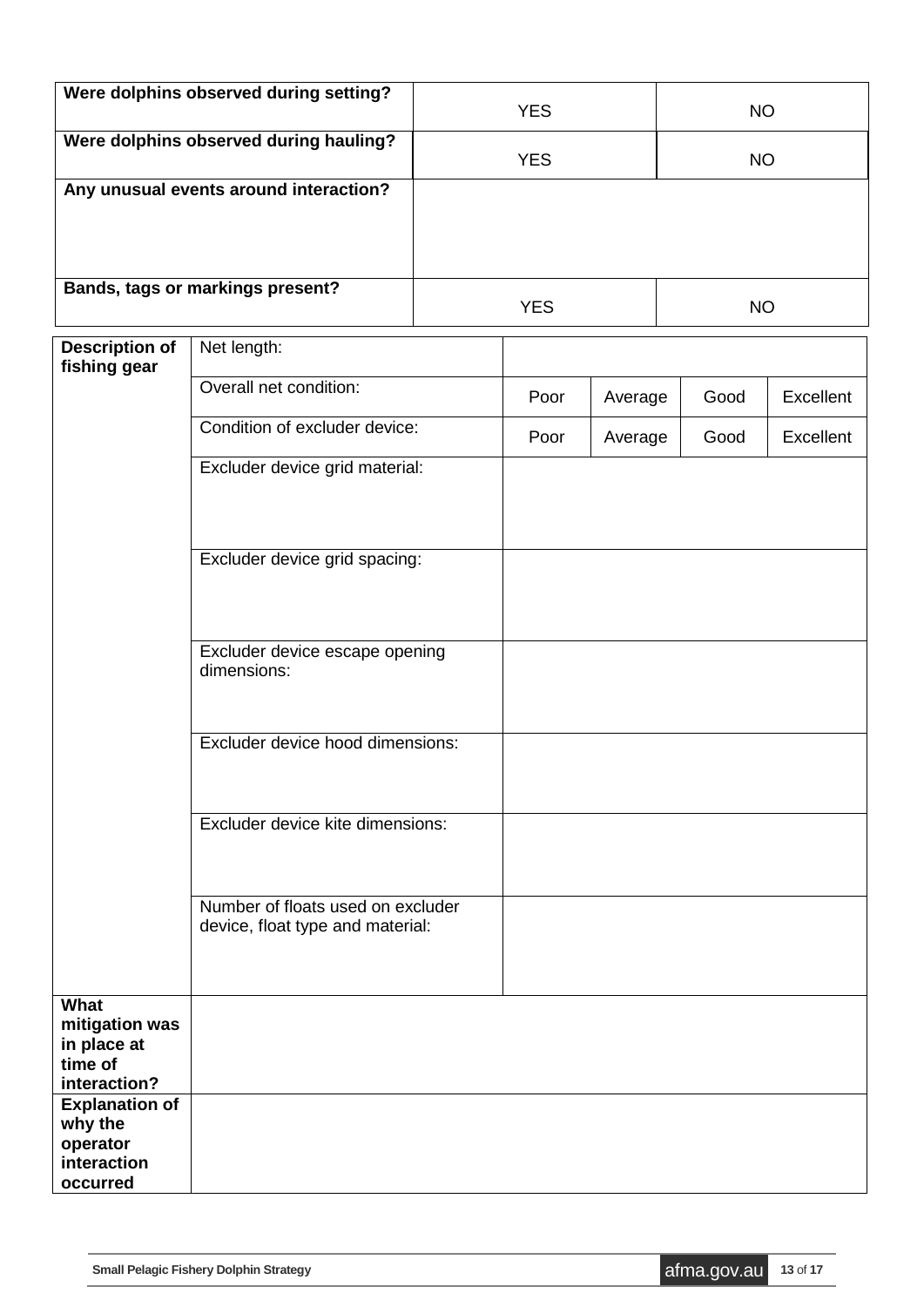| <b>Detail</b>   |  |
|-----------------|--|
|                 |  |
| procedures, if  |  |
| any, the vessel |  |
| has put in      |  |
| place to        |  |
| prevent any     |  |
| further         |  |
| interactions    |  |

**Were any acoustic dolphin mitigation devices fitted to the net or deployed before the dolphin interaction occurred?** 

-----------------------------------------------------------------------------------------------------------------

**If yes, describe what gear you were deploying including manufacturers**  specification, setup (frequency range of device, number of devices, spacing along **net used to ensure signal overlap from device etc.) and maintenance regime used to check device is working.** 

-----------------------------------------------------------------------------------------------------------------

-----------------------------------------------------------------------------------------------------------------

-----------------------------------------------------------------------------------------------------------------

-----------------------------------------------------------------------------------------------------------------

#### **Additional Comments**

Provide any additional comments that may be relevant and not recorded above.

----------------------------------------------------------------------------------------------------------------- ----------------------------------------------------------------------------------------------------------------- ----------------------------------------------------------------------------------------------------------------- -----------------------------------------------------------------------------------------------------------------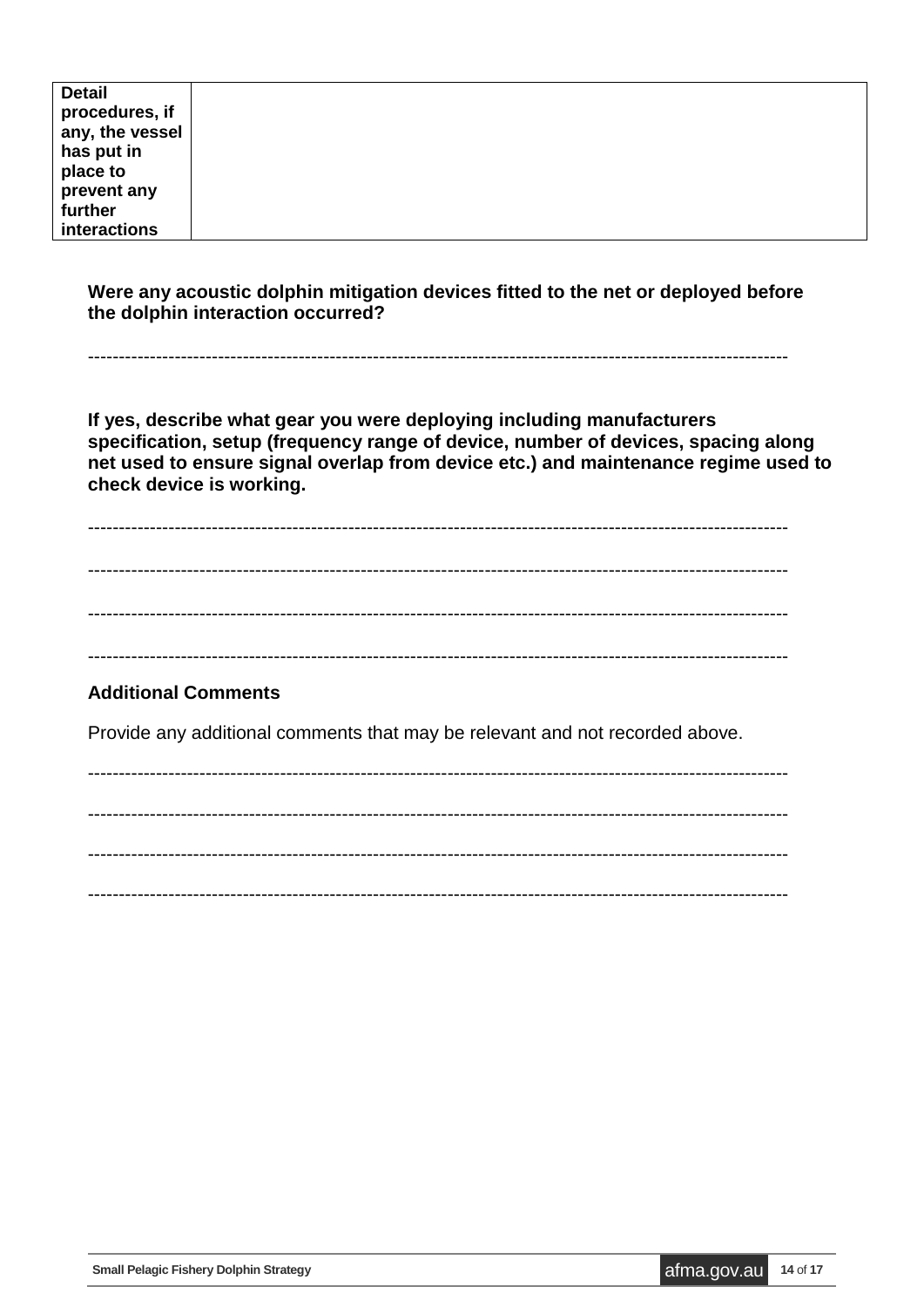## <span id="page-14-0"></span>**Appendix B: Dolphin Mitigation Plan template and approval procedure**

A template for a vessel specific Dolphin Mitigation Plan can be found on AFMA's website.

Once AFMA has received a vessel specific Dolphin Mitigation Plan (a Plan) from an operator, AFMA will approve, or not approve, a Plan within five business days of receipt to [SPFManagement@afma.gov.au.](mailto:SPFManagement@afma.gov.au)

In determining whether to approve a Plan, AFMA will consider whether best practice mitigation measures as identified between AFMA, industry and the CMMWG, have been implemented. AFMA may also seek advice from a relevant expert on whether the actions described in the Plan are appropriate.

AFMA will notify an operator and provide feedback if a Plan is not approved. It is then the operator's responsibility to review and revise the Plan and resubmit to AFMA for approval.

The concession holder must ensure that any modification to mitigation procedures is documented and reported to AFMA at [SPFManagement@afma.gov.au](mailto:SPFManagement@afma.gov.au) for reassessment and consideration for approval prior to use. In considering changes to a Plan, AFMA may increase monitoring requirements to review any changes to mitigation measures.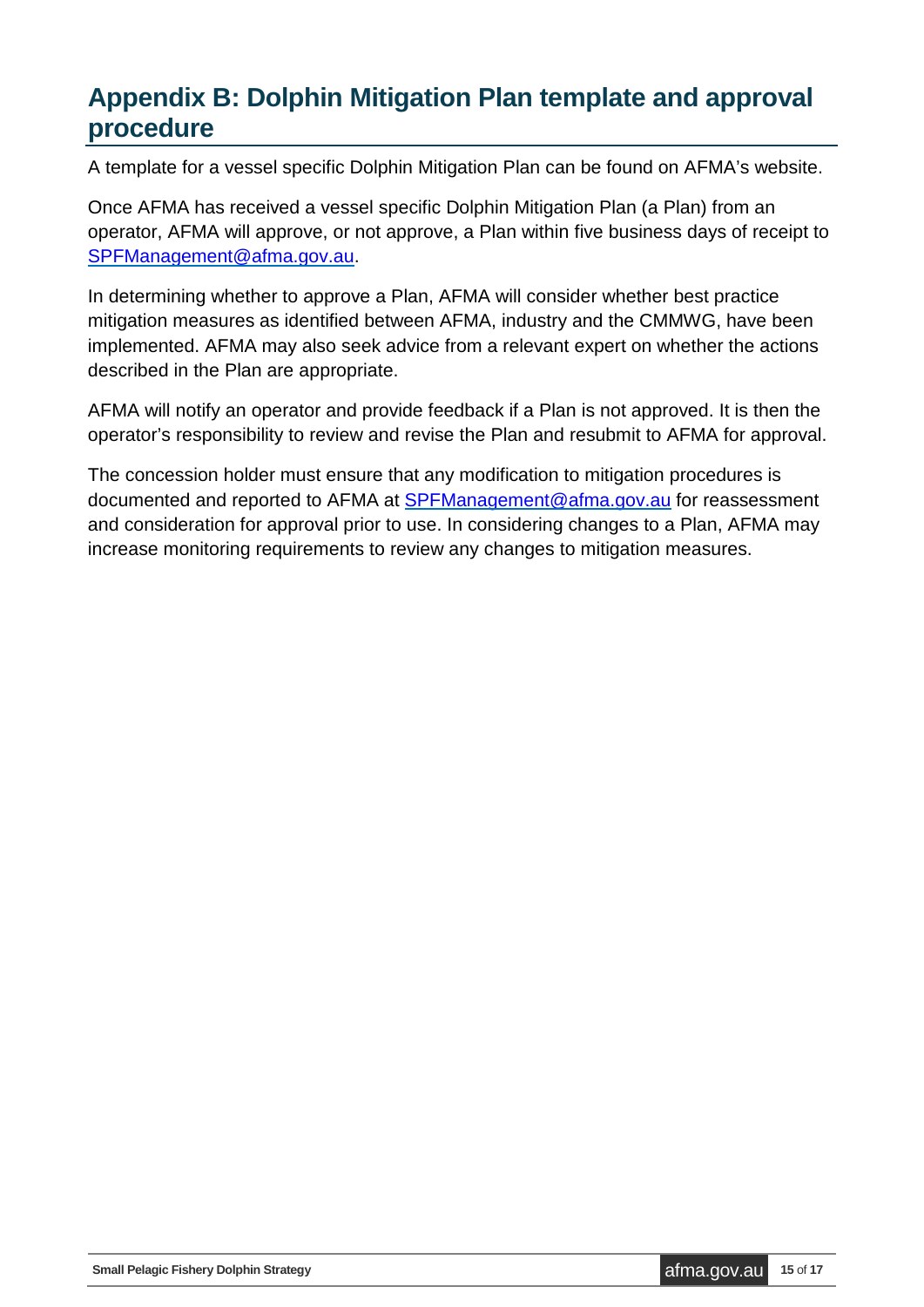### **Appendix C: Dolphin Strategy Management Consequences**

<span id="page-15-0"></span>